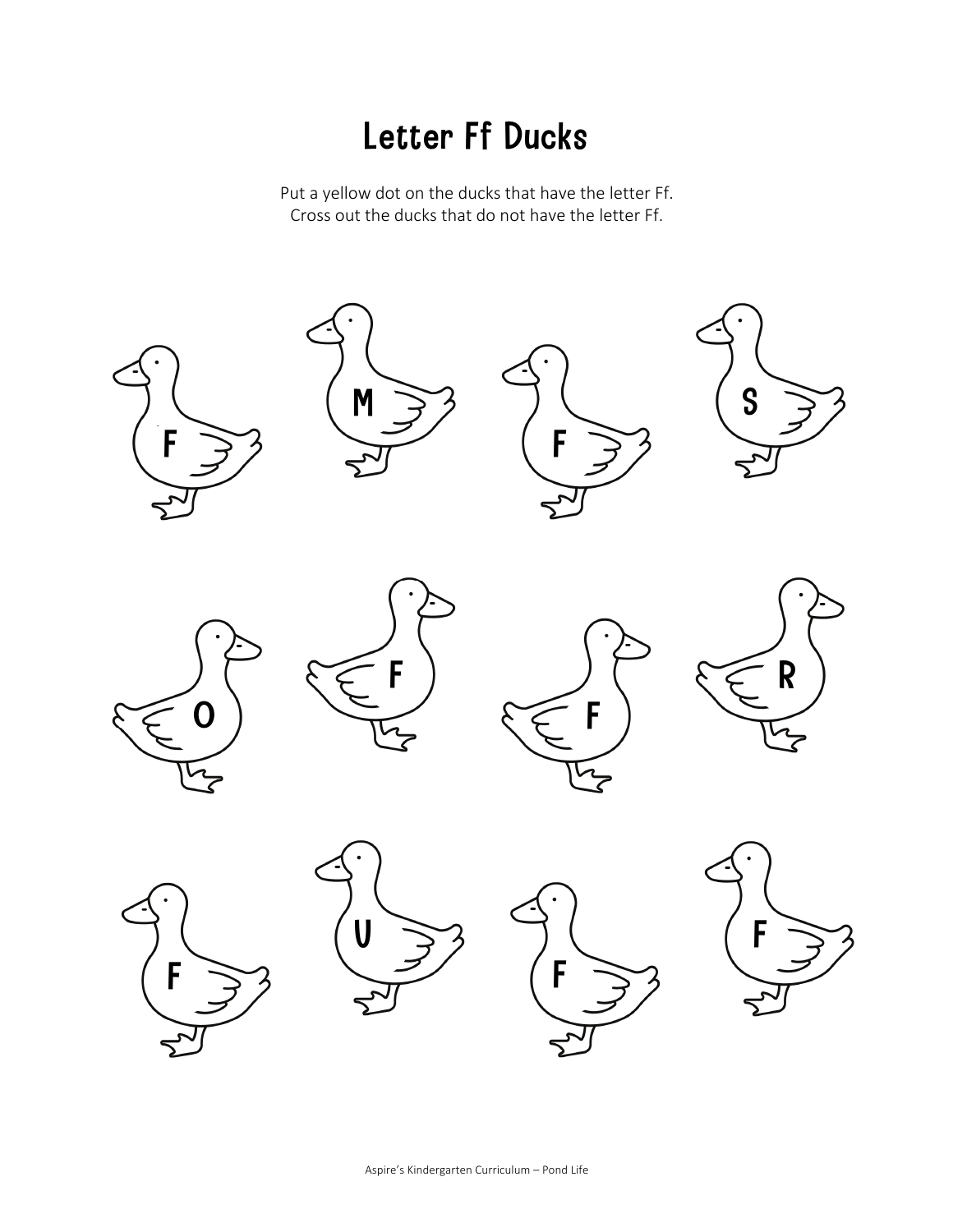# Rhombus Tracing

Trace along the lines of the rhombuses to make a fish then colour the picture.

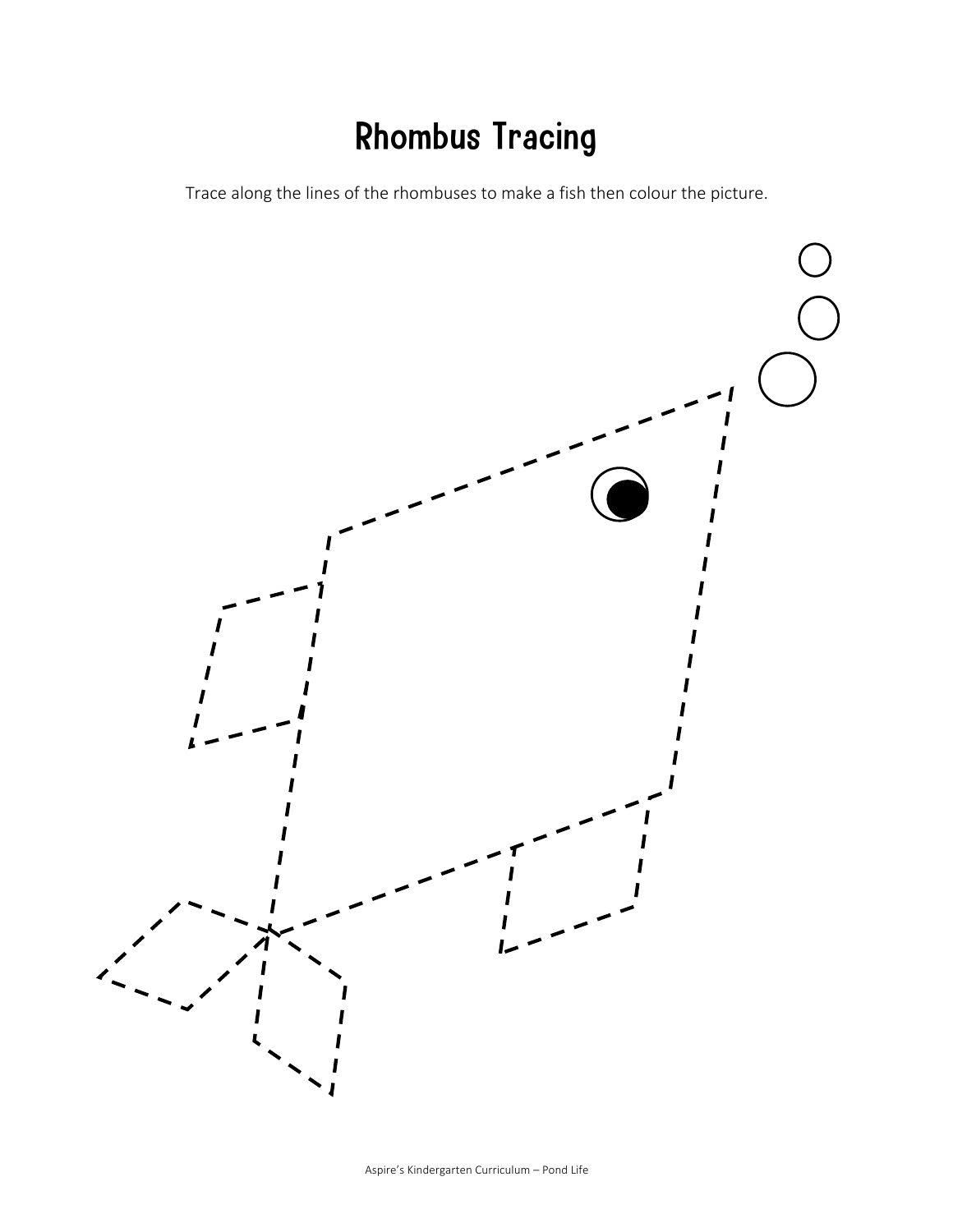# Ff is for Frog

Paint the letter F red. Paint the frog and lily pads green.

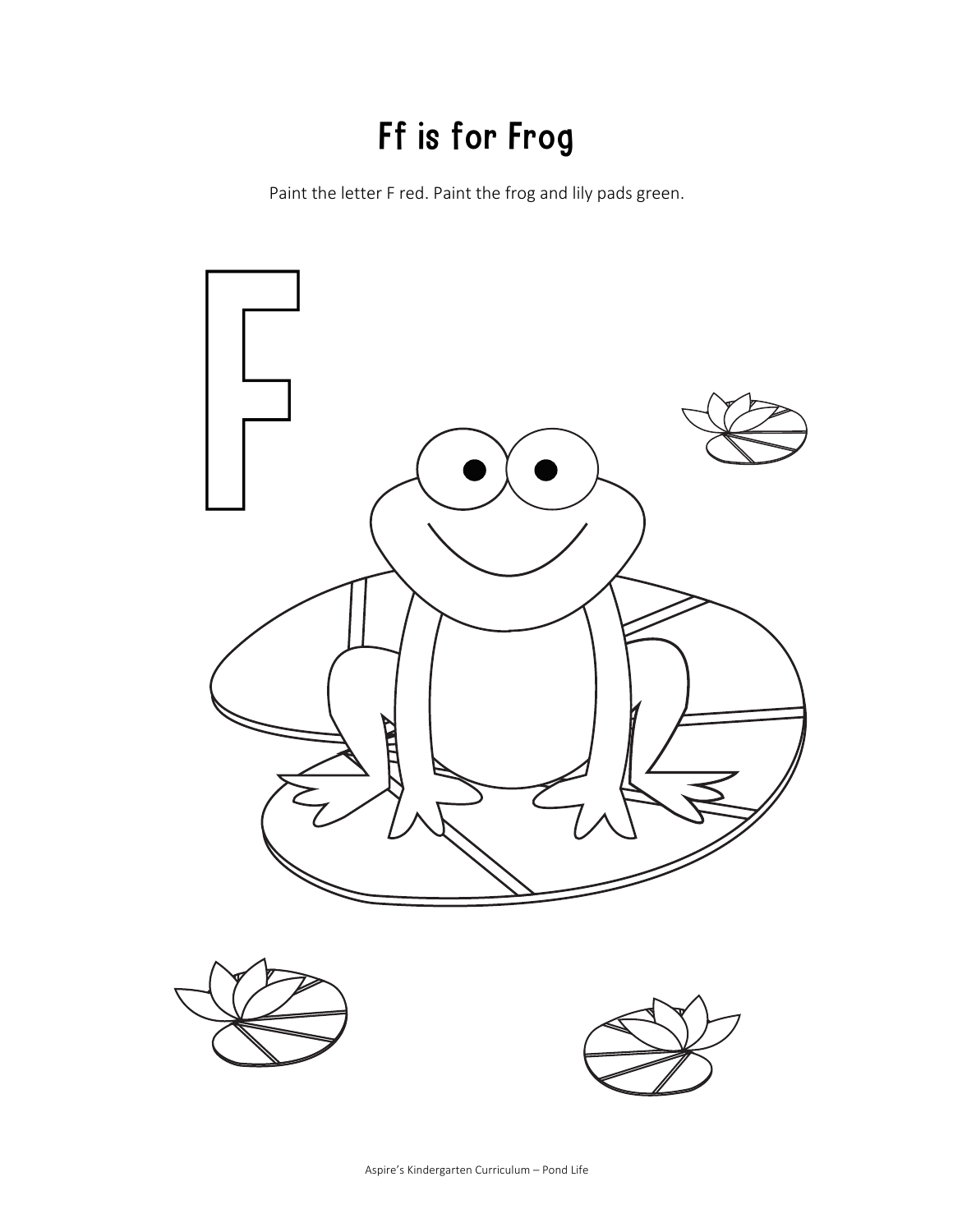#### Number 18 Do-A-Dot

Complete the worksheet by dotting each circle using a bingo dabber.

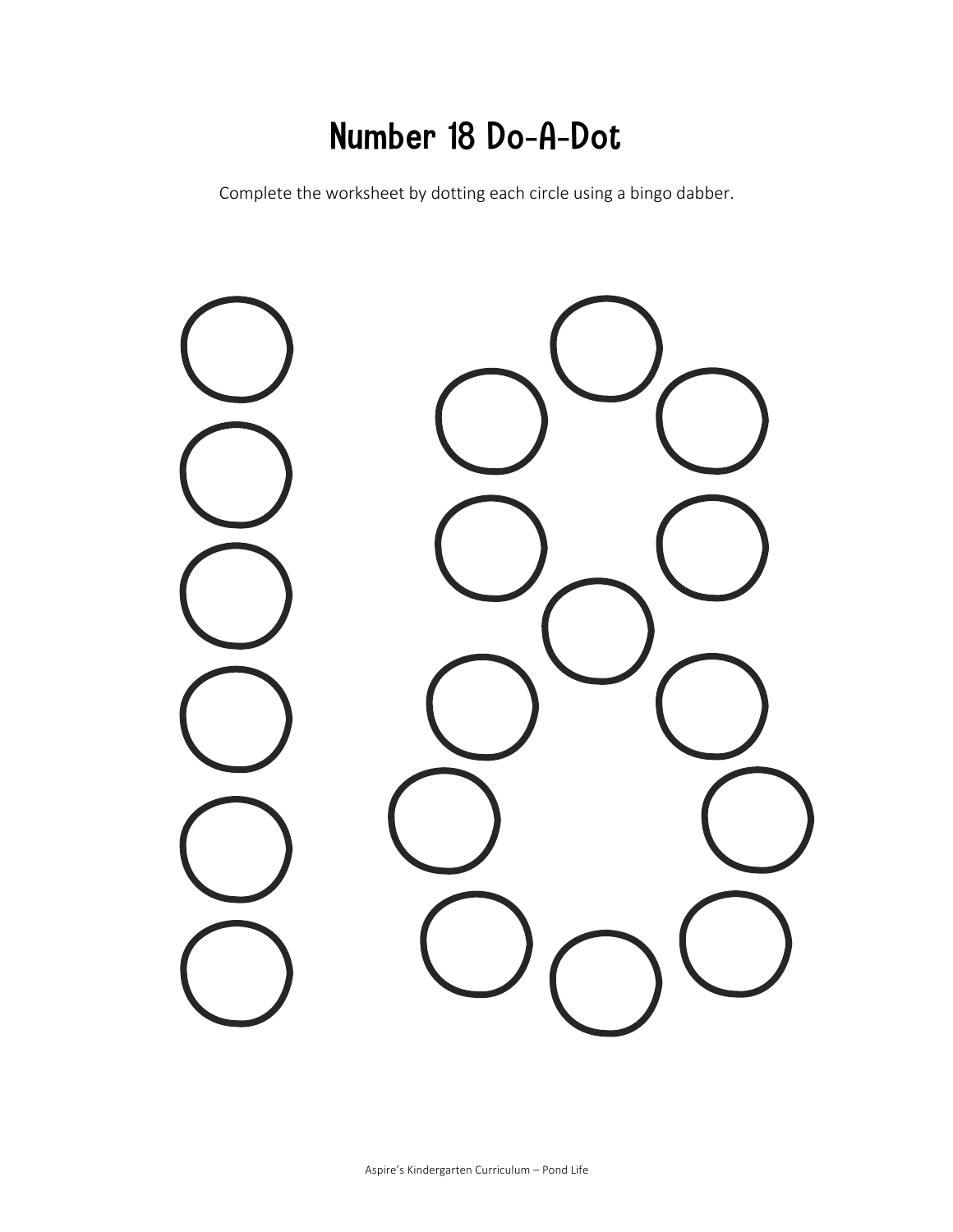# **Uppercase/Lowercase Ff Sorting**

Cut out the F's.

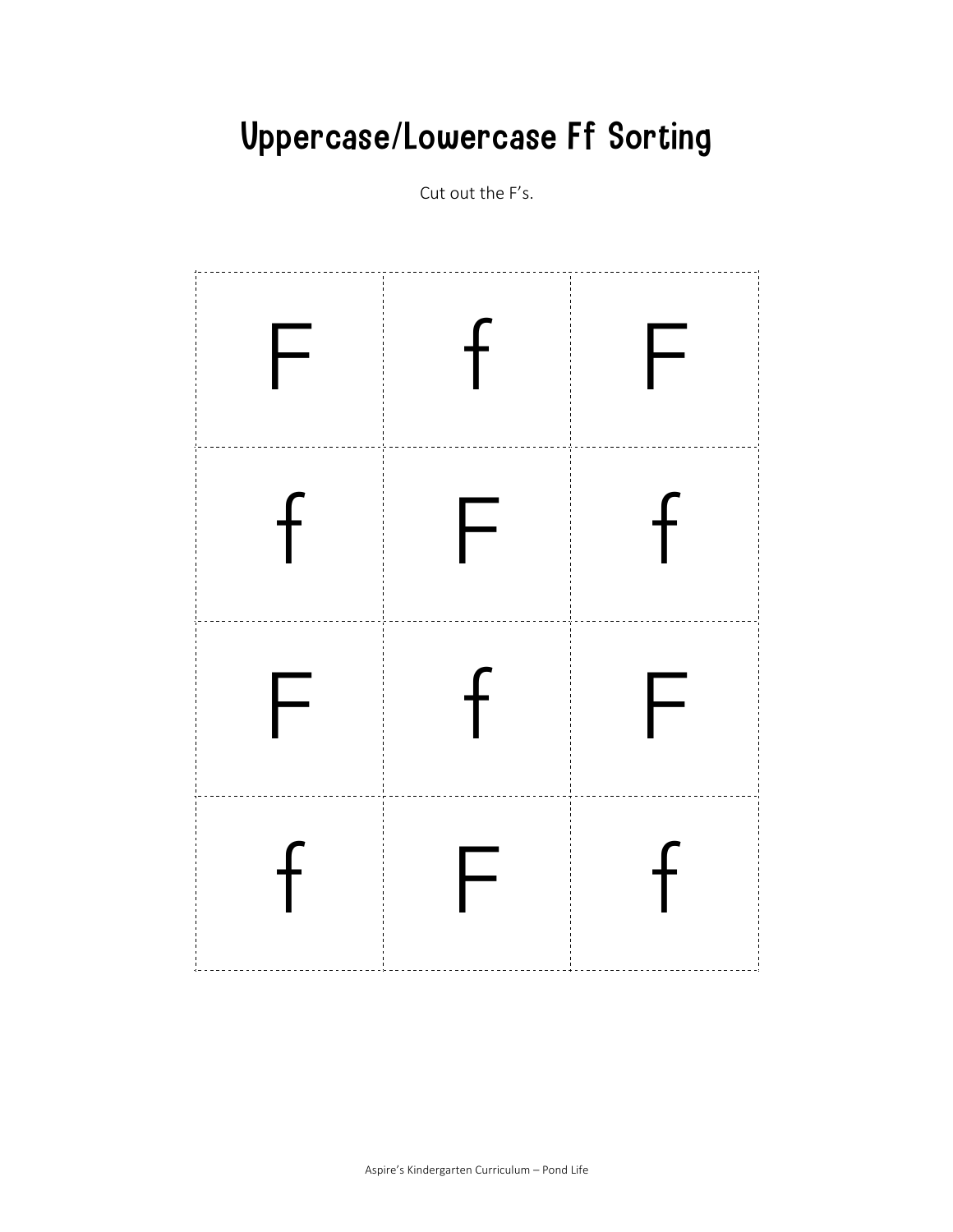# Uppercase/Lowercase Ff Sorting

Put the uppercase F's in the column on the left. Put the lowercase f's in the column on the right.

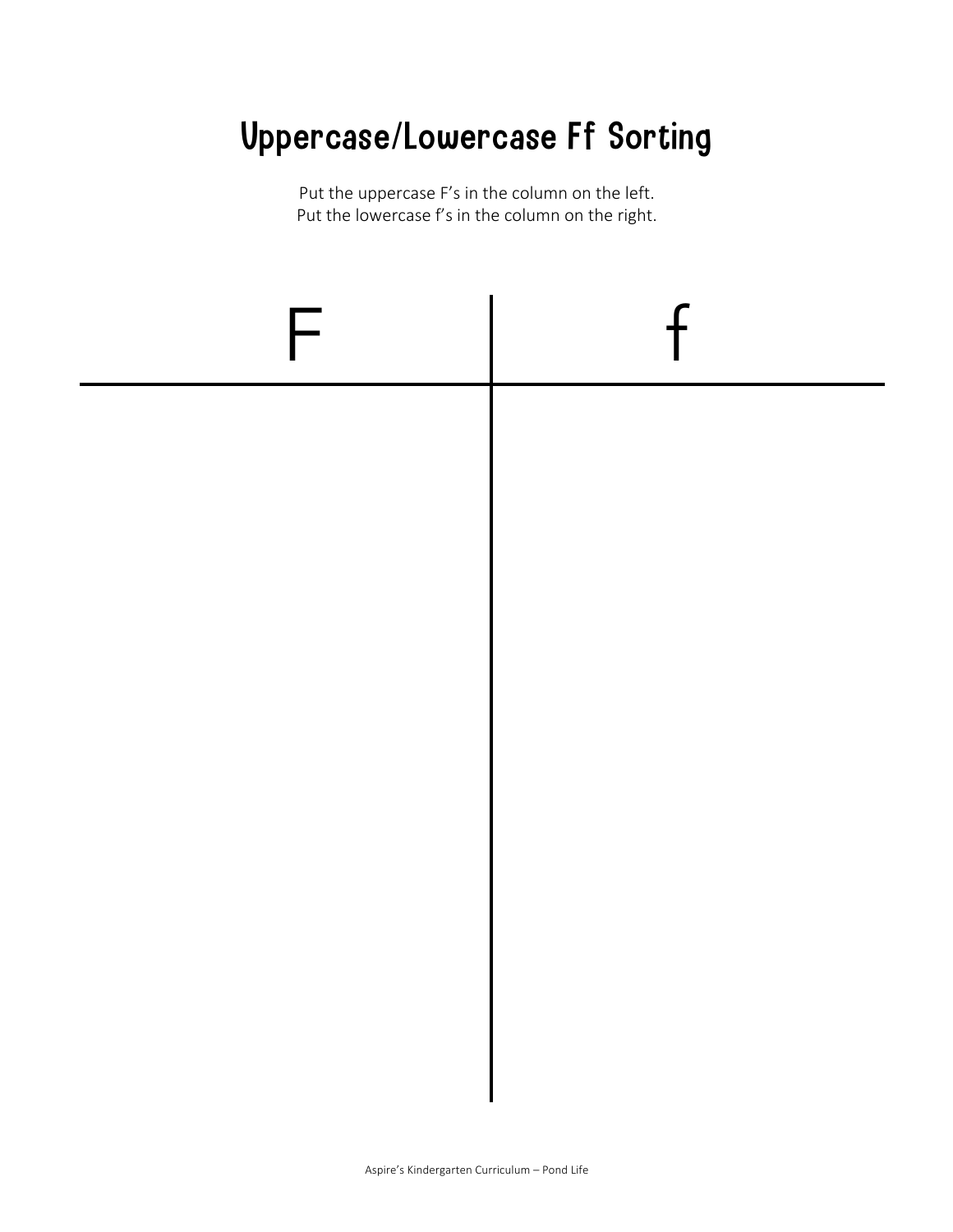### Number 18 Watercolour Painting

Use your watercolour paints to paint the number 18.

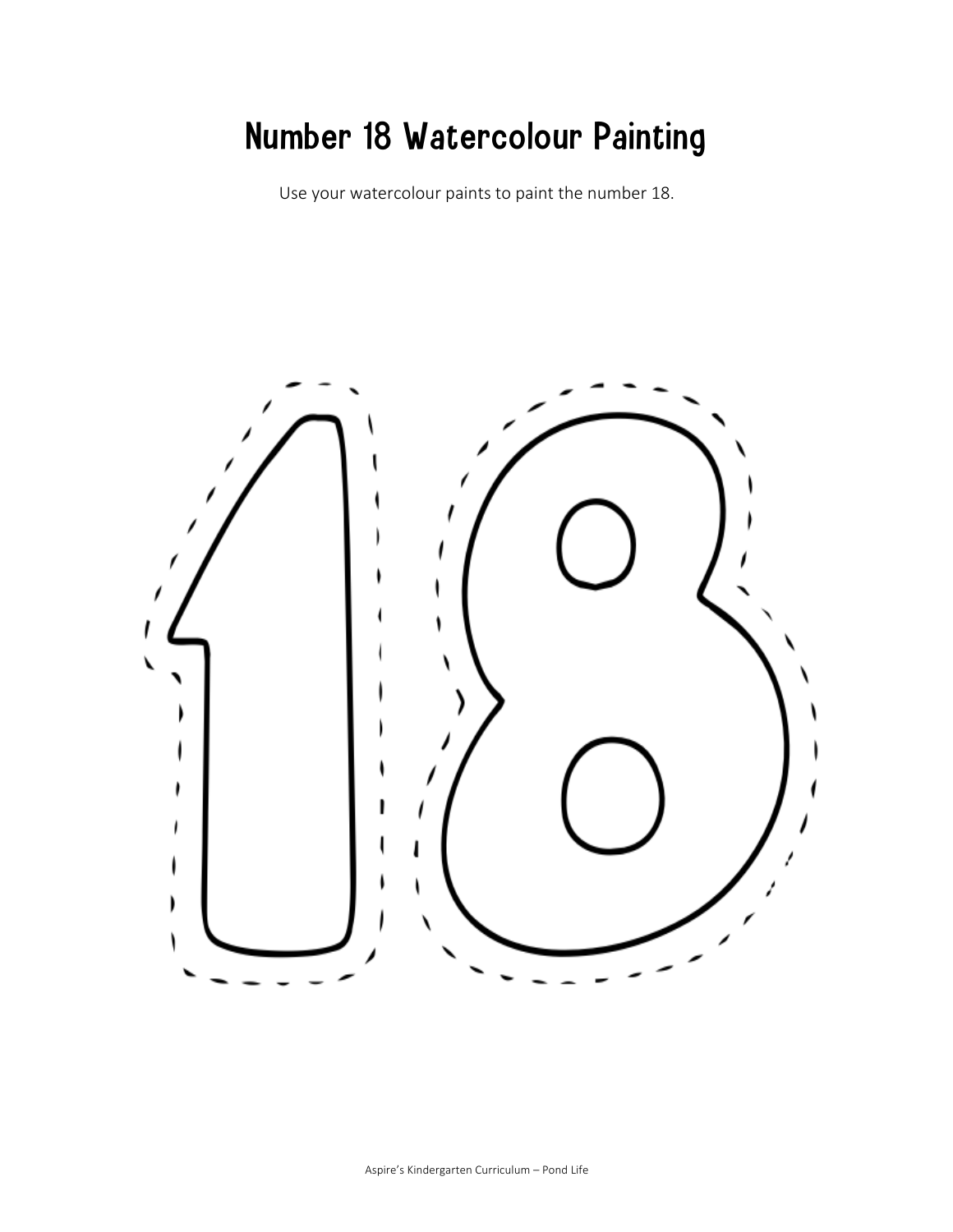# Ff is for Fish

Colour the fish orange. Colour the letter F green. Colour the fishing rod brown.